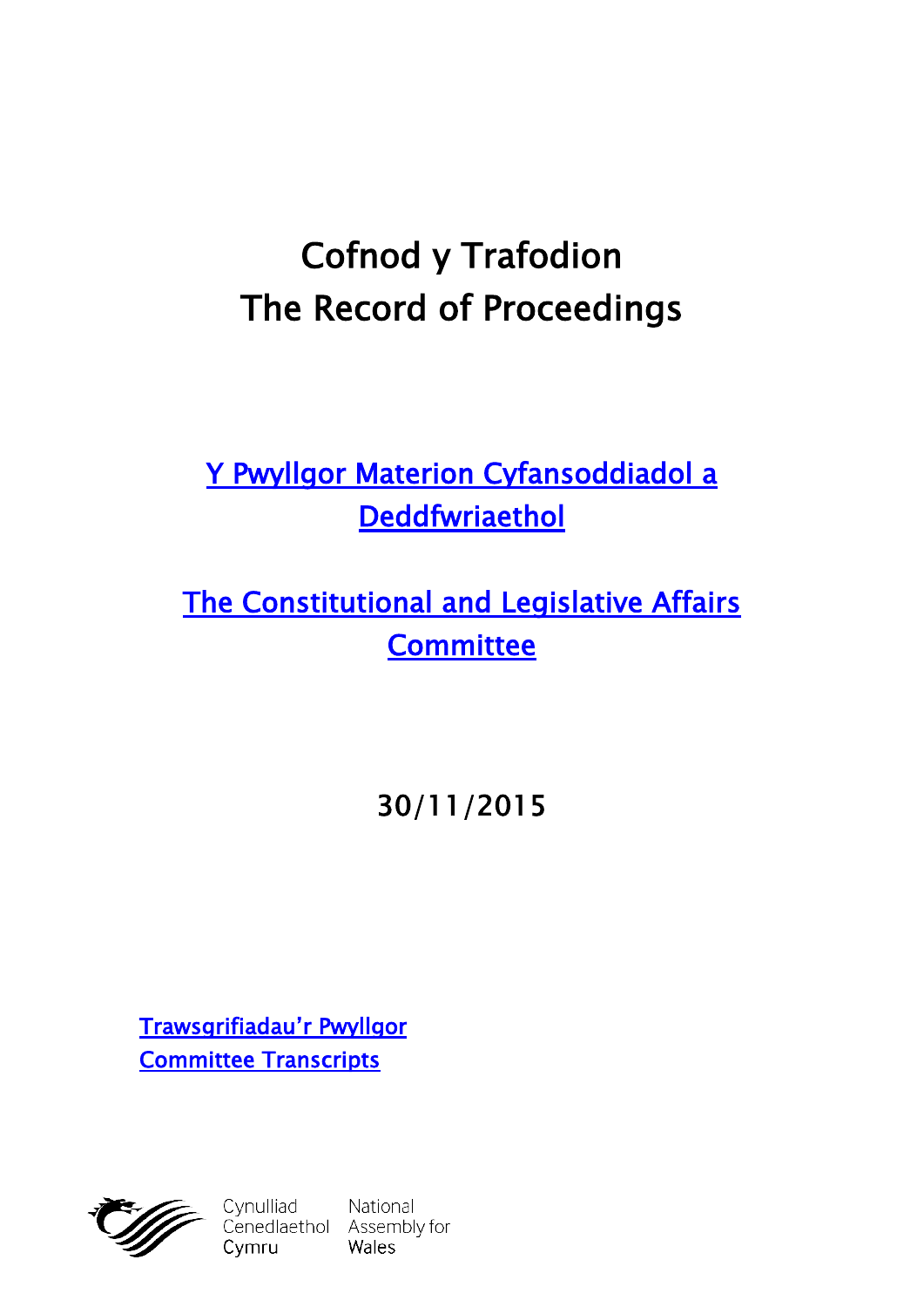#### **Cynnwys Contents**

- [3](#page-2-0) Cyflwyniad, [Ymddiheuriadau,](#page-2-0) Dirprwyon a Datgan Buddiannau Introduction, Apologies, [Substitutions](#page-2-0) and Declarations of Interest
- [4](#page-3-0) [Offerynnau](#page-3-0) Nad Ydynt yn Cynnwys Materion i Gyflwyno Adroddiad Arnynt o dan Reol [Sefydlog](#page-3-0) 21.2 neu 21.3 [Instruments](#page-3-0) that Raise No Reporting Issues under Standing Order 21.2 or [21.3](#page-3-0)
- [4](#page-3-1) [Papurau](#page-3-1) i'w Nodi [Papers](#page-3-1) to Note
- [4](#page-3-2) Cynnig o dan Reol Sefydlog 17.42 i [Benderfynu](#page-3-2) Gwahardd y Cyhoedd o'r [Cyfarfod](#page-3-2) Motion under [Standing](#page-3-2) Order 17.42 to Resolve to Exclude the Public from the [Meeting](#page-3-2)

Cofnodir y trafodion yn yr iaith y llefarwyd hwy ynddi yn y pwyllgor. Yn ogystal, cynhwysir trawsgrifiad o'r cyfieithu ar y pryd.

The proceedings are reported in the language in which they were spoken in the committee. In addition, a transcription of the simultaneous interpretation is included.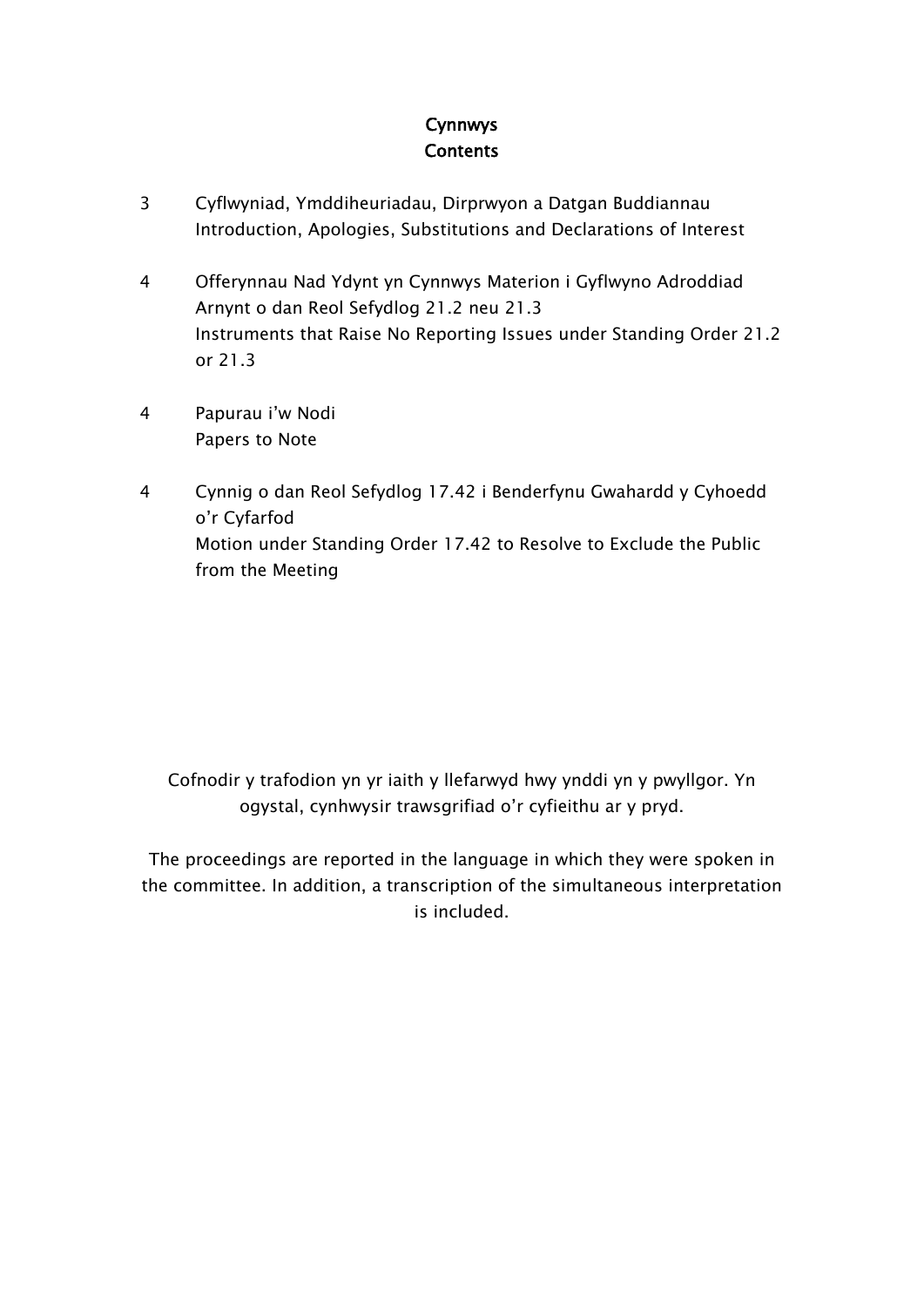#### **Aelodau'r pwyllgor yn bresennol Committee members in attendance**

| <b>Alun Davies</b> | Llafur                                     |
|--------------------|--------------------------------------------|
|                    | Labour                                     |
| <b>Suzy Davies</b> | Ceidwadwyr Cymreig                         |
|                    | <b>Welsh Conservatives</b>                 |
| Dafydd Elis-Thomas | Plaid Cymru                                |
|                    | The Party of Wales                         |
| David Melding      | Y Dirprwy Lywydd a Chadeirydd y Pwyllgor   |
|                    | The Deputy Presiding Officer and Committee |
|                    | Chair                                      |
| William Powell     | Democratiaid Rhyddfrydol Cymru             |
|                    | <b>Welsh Liberal Democrats</b>             |

#### **Swyddogion Cynulliad Cenedlaethol Cymru yn bresennol National Assembly for Wales officials in attendance**

| Stephen Boyce          | Y Gwasanaeth Ymchwil        |
|------------------------|-----------------------------|
|                        | <b>Research Service</b>     |
| <b>Gwyn Griffiths</b>  | Uwch-gynghorydd Cyfreithiol |
|                        | Senior Legal Adviser        |
| Naomi Stocks           | Ail Glerc                   |
|                        | Second Clerk                |
| Dr Alys Thomas         | Y Gwasanaeth Ymchwil        |
|                        | Research Service            |
| <b>Gareth Williams</b> | Clerc                       |
|                        | Clerk                       |

*Dechreuodd y cyfarfod am 15:07. The meeting began at 15:07.*

### <span id="page-2-0"></span>**Cyflwyniad, Ymddiheuriadau, Dirprwyon a Datgan Buddiannau Introduction, Apologies, Substitutions and Declarations of Interest**

[1] **David Melding:** Good afternoon, and welcome to this meeting of the Constitutional and Legislative Affairs Committee. I will take the usual housekeeping arrangements as read as we don't expect any visitors this afternoon, and we all know them backwards.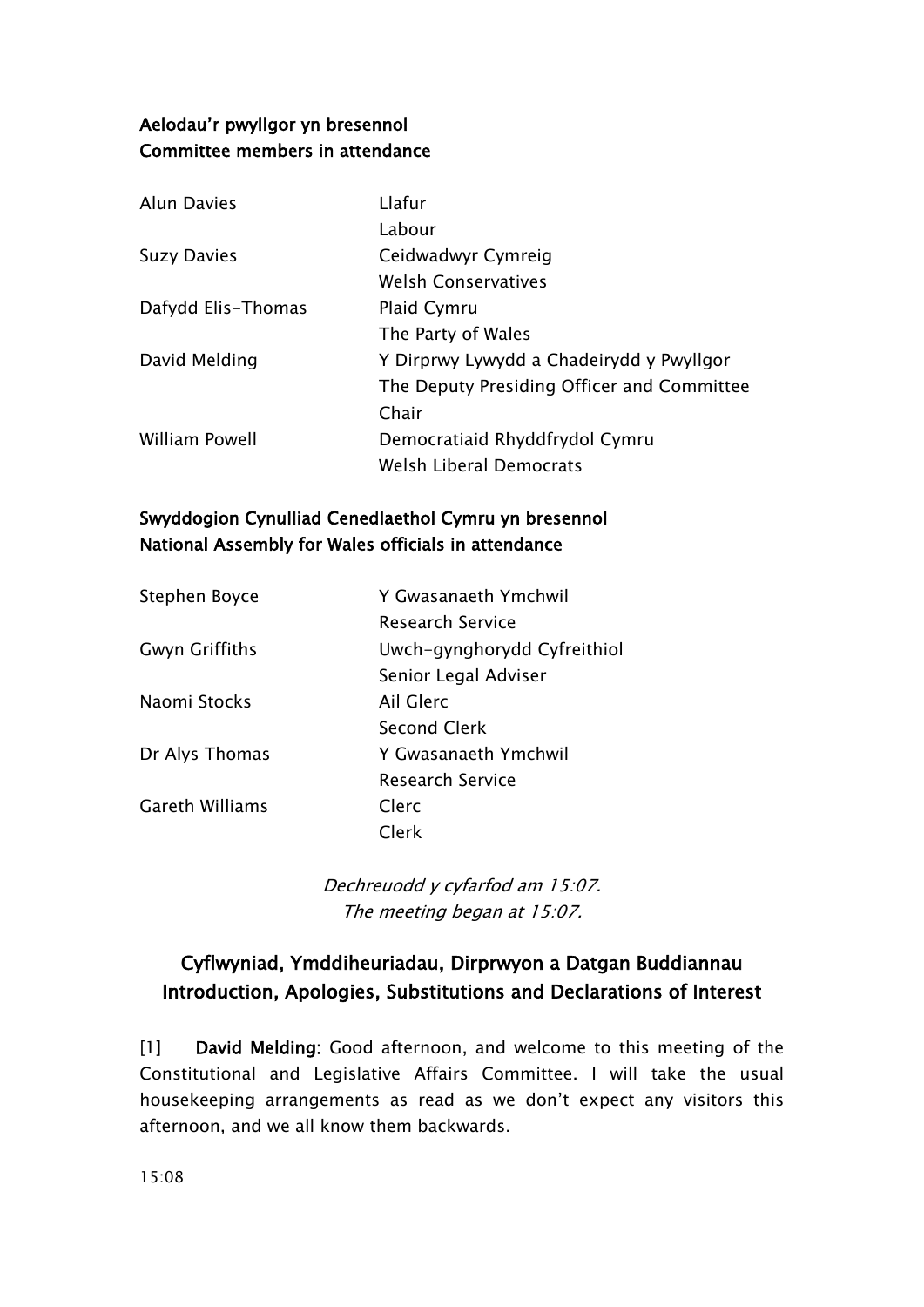# <span id="page-3-0"></span>**Offerynnau Nad Ydynt yn Cynnwys Materion i Gyflwyno Adroddiad Arnynt o dan Reol Sefydlog 21.2 neu 21.3 Instruments that Raise No Reporting Issues under Standing Order 21.2 or 21.3**

[2] **David Melding:** Item 2: instruments that no raise no reporting issues. There are two, and they are listed. Are Members content? You are.

#### <span id="page-3-1"></span>**Papurau i'w Nodi Papers to Note**

[3] **David Melding:** There's a paper to note from the chair of constitutional affairs select committee of the Scottish Parliament on inter-governmental relations and scrutiny. So, that's there for you to note. If things develop, I'm sure that we would want to get involved in any network is established.

# <span id="page-3-2"></span>**Cynnig o dan Reol Sefydlog 17.42 i Benderfynu Gwahardd y Cyhoedd o'r Cyfarfod**

#### **Motion under Standing Order 17.42 to Resolve to Exclude the Public from the Meeting**

*Cynnig: Motion:*

*bod y pwyllgor yn penderfynu that the committee resolves to exclude gwahardd y cyhoedd <sup>o</sup> weddill y the public from the remainder of the cyfarfod yn unol â Rheol Sefydlog meeting in accordance with Standing 17.42(vi). Order 17.42(vi).*

*Cynigiwyd y cynnig. Motion moved.*

[4] **David Melding:** I now move the relevant Standing Order that we conduct the rest of the meeting in private, unless any Member objects. I don't see anyone objecting. So, please switch off the broadcasting equipment. I don't think there's anyone in the gallery.

*Derbyniwyd y cynnig. Motion agreed.*

*Daeth rhan gyhoeddus y cyfarfod i ben am 15:08.*